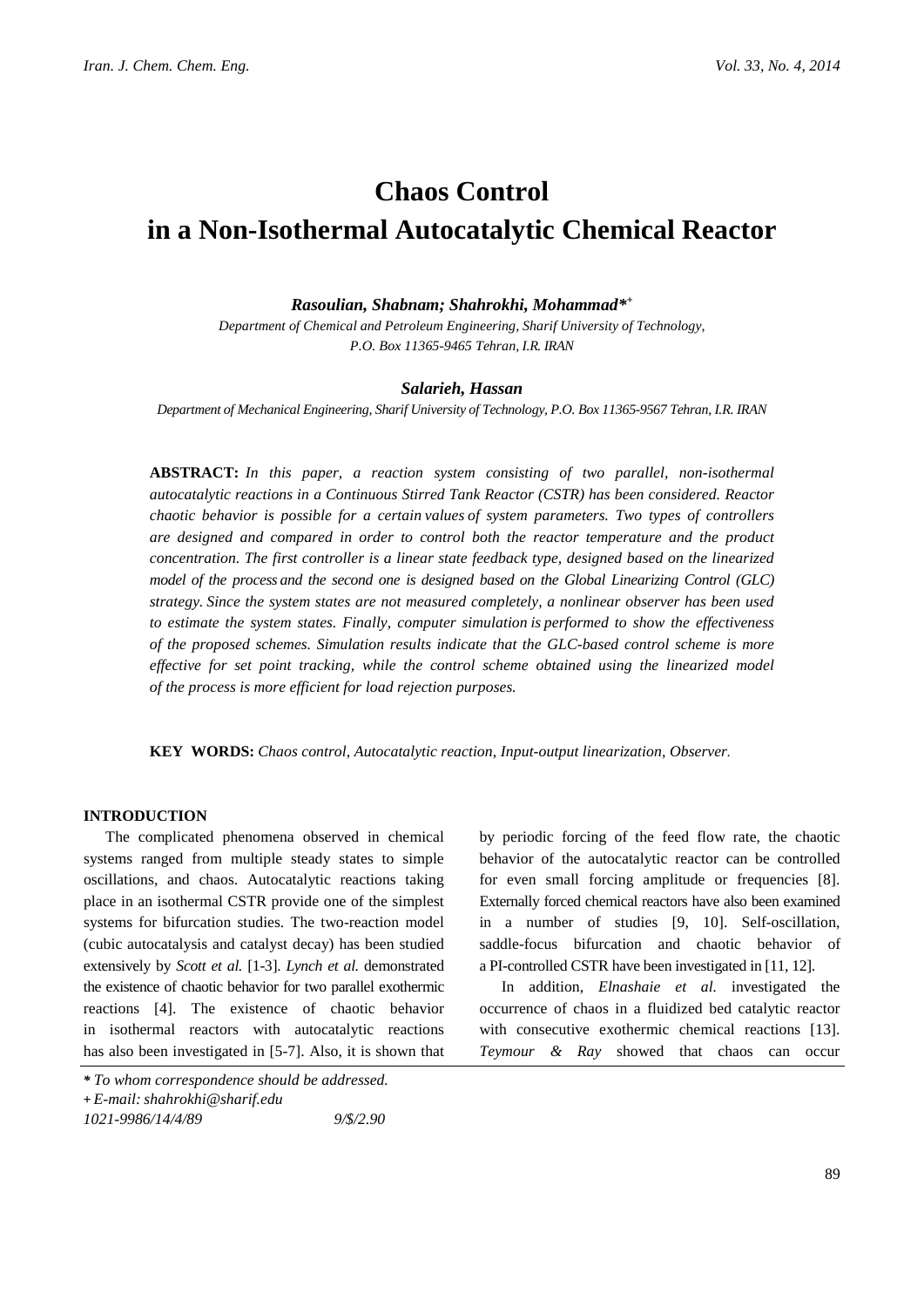in a polymerization reactor [14]. As far as control is concerned; chaos control was initiated by the pioneering work of *Ott et al.*, in which a feedback control is applied to stabilize chaos in the Poincare map whose method is called OGY [15]. In addition, it has been found that a fuzzy control system constructed on OGY algorithm can result in smaller control transient response [16]. *Salarieh & Shahrokhi* designed an indirect adaptive controller to stabilize chaotic systems with unknown parameters [17]. Adaptive control of chaos in noisy environment was investigated by *Salarieh & Alasty* [18]. One of the probabilistic features of a chaotic motion is entropy which is based on the probability invariant measure of chaos in its strange attractor. Consequently, minimizing the entropy function can be considered as an approach to design a stabilizing controller [19, 20]. Chaos control in a CSTR has been investigated by several researches in [11, 12, 21].

In this paper, control of an autocatalytic non-isothermal CSTR has been considered. To control the chaotic dynamics, two distinct control schemes are designed. The control objective is controlling reactor temperature and product concentration. The first controller is a linear state feedback type, while the second one is designed based on the GLC strategy. For implementation of the designed model based controllers, an observer has been utilized. The effectiveness of the proposed controllers in load rejection and set point tracking has also been demonstrated through computer simulation.

# **THEORITICAL SECTION**

# *Reaction kinetics*

One of the autocatalytic reaction systems which can have chaotic behavior is based on two parallel cubic autocatalysis reactions with catalyst decay [5-7]. In order to make the process more realistic, we have assumed that these reactions are taking place in a non-isothermal reactor. The reactor is equipped with a jacket for reactor temperature control. The reactions rates,  $r_A$ ,  $r_B$  and  $r_D$ , are given by Eqs. $(1)-(3)$ .

$$
A + 2B \rightarrow 3B \qquad -r_A = \kappa_1 C_A C_B^2 \tag{1}
$$

$$
B \to C \qquad \qquad -r_B = \kappa_2 C_B \tag{2}
$$

$$
D + 2B \rightarrow 3B \qquad -r_D = \kappa_3 C_D C_B^2 \tag{3}
$$

Where  $\kappa_i = k_i \exp(-E_i/RT)$ , i = 1, 2, 3, and C<sub>i</sub> and E<sub>i</sub> denote the concentration of the ith component and activation energy of the ith reaction, respectively. The symbols R and T are the universal gas constant, and the reactor temperature, respectively.

Using the above reaction kinetics and energy balances on the reactor and its jacket, the reactor model can be presented in the dimensionless form as follows [21].

$$
\frac{dx_1}{d\tau} = \gamma_1 - x_1 - Da_1 x_1 x_3^2 e^{-\varphi(\frac{1}{x_4} - 1)}
$$
(4)

$$
\frac{dx_2}{d\tau} = \gamma_2 - x_2 - Da_2 x_2 x_3^2 e^{-\varphi \alpha_2 (\frac{1}{x_4} - 1)}
$$
(5)

$$
\frac{dx_3}{d\tau} = \gamma_3 - x_3 + Da_1 x_1 x_3^2 e^{-\varphi(\frac{1}{x_4} - 1)} -
$$
 (6)

 $Da_3x_3e^{-\varphi\alpha_1(\frac{1}{x_4}-1)} + Da_2x_2x_3^2e^{-\varphi\alpha_2(\frac{1}{x_4}-1)}$ +

$$
\frac{dx_4}{d\tau} = \xi - x_4 + R_H'(x_1, x_2, x_3, x_4) + U_1(x_5 - x_4)
$$
 (7)

$$
\frac{dx_5}{d\tau} = \varepsilon (U_2(x_4 - x_5) + \psi - x_5)
$$
\n(8)

where  $R'_{H}(x_1, x_2, x_3, x_4) = \eta D a_1 x_1 x_3^2 e^{-x_4}$  $R'_{H}(x_1, x_2, x_3, x_4) = \eta Da_1 x_1 x_3^2 e^{-\varphi(\frac{1}{x_4}-1)}$  $\int_{H}(x_{1},x_{2},x_{3},x_{4})=\eta Da_{1}x_{1}x_{2}^{2}e^{-\varphi(\frac{1}{x_{4}}-1)}+$  $x_1 \cdot \frac{1}{x_4} - 1$ <br>+ R nDa x  $x^2 e^{-\varphi \alpha_2 (\frac{1}{x_4} - 1)}$  $B_1$ η $Da_3x_3e$   $A_4 + \beta_2$ η $Da_2x_2x_3e$  $-\varphi\alpha_1(\frac{1}{\cdots}-1)$   $-\varphi\alpha_2(\frac{1}{\cdots}-1)$  $\beta_1 \eta D a_3 x_3 e^{x_4} + \beta_2 \eta D a_2 x_2 x_3^2 e^{x_4}$ .

The state variables  $x_1$ ,  $x_2$ ,  $x_3$  are dimensionless concentrations, and  $x_4$  and  $x_5$  are the reactor and jacket dimensionless temperatures.

For the following set of parameters the reactor shows chaotic behavior [21]:  $\varphi = 8$ ,  $\alpha_1 = 0.8$ ,  $\alpha_2 = 1.1$ ,  $\eta = 0.375$ ,  $\beta_1 = 0.69$ ,  $\beta_2 = -0.37$ ,  $\gamma_1 = 1.5$ ,  $\gamma_2 = 4.2$ ,  $\gamma_3 = 1$ ,  $Da_1 = 5483.8$ ,  $Da_2 = 108.206$ ,  $Da_3 = 30.913$ ,  $U_1 = 200$ ,  $U_2 = 27$ ,  $\xi = 1$ ,  $\Psi = 1, \varepsilon = 1.$ 

Evaluation of Lyapunov exponents is the one of the most useful methods to recognize chaotic systems because positive Lyapunov exponents indicate chaotic dynamics. The technique presented by *Wolf et al.* has been utilized to determine the Lyapunov exponents [22]. In this system, Lyapunov exponents are as follows: {1.48, 0, -1, -51, -8} indicating chaotic dynamics [21].

System equilibrium point is as follows,  $x_e = (x_{1e}, x_{2e},$  $x_{3e}$ ,  $x_{4e}$ ,  $x_{5e}$ ) = (0.0222, 1.6892, 0.0595, 1.1819, 1.1754). The eigenvalues of the linearized system around its equilibrium point are as follows:  $\lambda_1 = -221.4$ ,  $\lambda_2 = -27.6$ ,  $\lambda_{3,4}$  = 3.98±17.7i,  $\lambda_{5}=1$  indicating that the process is unstable around the equilibrium point.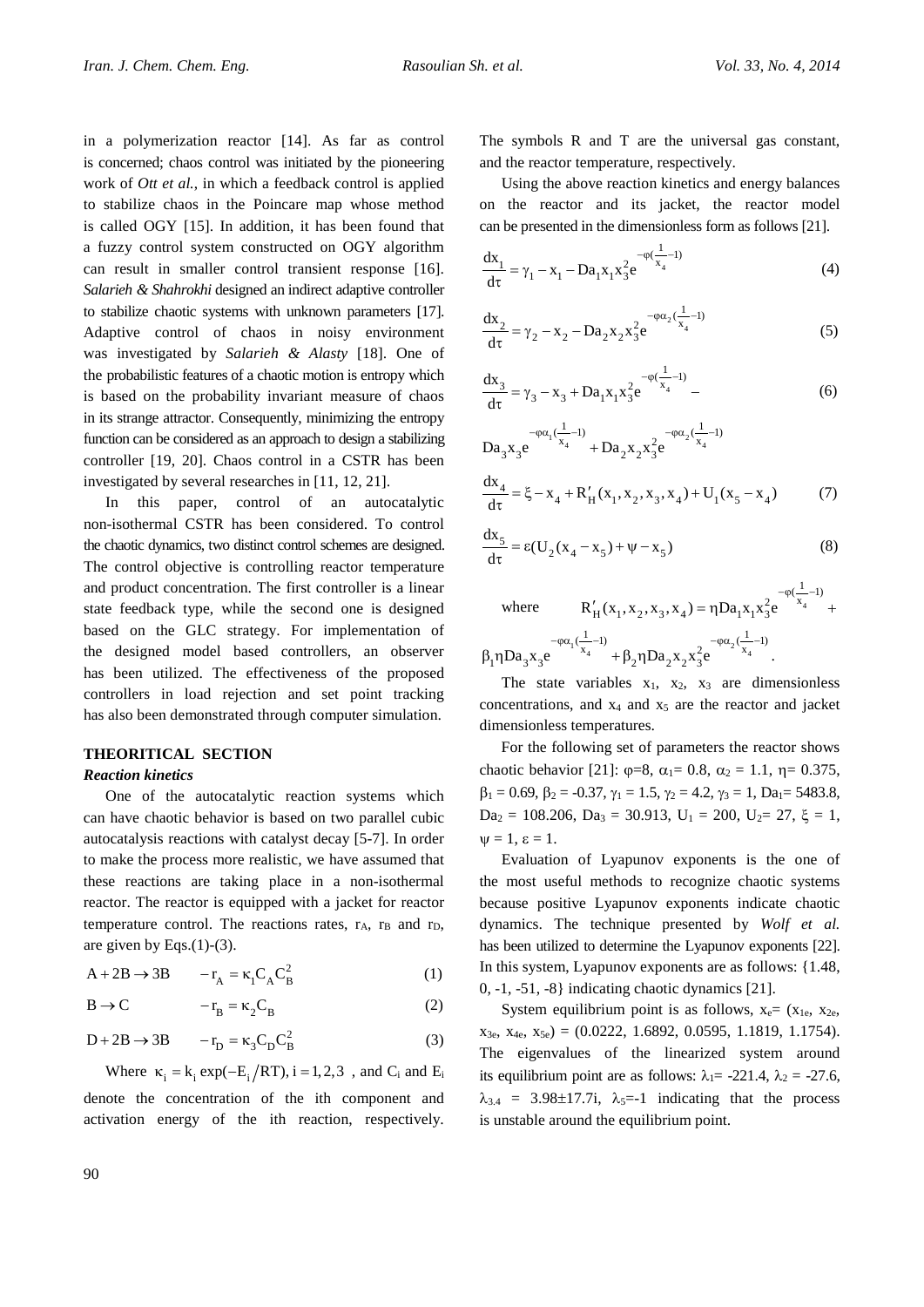Control of a chaotic CSTR is quite challenging duo to the system embedded unstable periodic orbits and their tendency to thermal runaway.

#### *Controller design*

The reactor considered in this paper, can show chaotic behavior in both isothermal and non-isothermal conditions. The main objective is controlling the product concentration, but for the safety reason the reactor temperature should be also controlled.

In this paper, concentration of product B and the reactor temperature are controlled via manipulating the concentration of B in the feed and the inlet jacket temperature. The system equations 4-8 can be written in the standard state space form as follows [21]:

$$
\dot{x} = f(x) + \sum_{j=1}^{2} g_j(x) u_j
$$
 (9-a)

$$
y_i = h_i(x), \t i = 1, 2.
$$
 (9-b)

where,

$$
x^{T} = (x_{1}, x_{2}, x_{3}, x_{4}, x_{5})
$$
\n(10)  
\n
$$
\gamma_{1} - x_{1} - Da_{1}x_{1}x_{3}^{2}e^{(-\varphi(\frac{1}{x_{4}}-1))}
$$
\n
$$
\gamma_{2} - x_{2} - Da_{2}x_{2}x_{3}^{2}e^{(-\varphi(\frac{1}{x_{4}}-1))}
$$
\n
$$
-x_{3} + Da_{1}x_{1}x_{3}^{2}e^{(-\varphi(\frac{1}{x_{4}}-1))} - Da_{3}x_{3}e^{(-\varphi(\frac{1}{x_{4}}-1))}
$$
\n
$$
f(x) = \begin{vmatrix}\n-x_{3} + Da_{1}x_{1}x_{3}^{2}e^{(-\varphi(\frac{1}{x_{4}}-1))} - Da_{3}x_{3}e^{(-\varphi(\frac{1}{x_{4}}-1))} \\
Da_{2}x_{2}x_{3}^{2}e^{(-\varphi(\frac{1}{x_{4}}-1))} \\
\vdots \\
\delta_{x} - x_{4} + R'_{H}(x_{1}, x_{2}, x_{3}, x_{4}) + U_{1}(x_{5} - x_{4}) \\
\vdots \\
\delta(U_{2}(x_{4} - x_{5}) - x_{5})\n\end{vmatrix}
$$
\n
$$
g_{1}(x) = (0 \quad 0 \quad 1 \quad 0 \quad 0)^{T}, g_{2}(x) = (0 \quad 0 \quad 0 \quad 1 \quad 0)^{T}
$$
\n
$$
h_{1}(x) = x_{3}, h_{2}(x) = x_{4}, u_{1} = \gamma_{3}, u_{2} = \psi
$$
\n(10)  
\n(11)  
\n(12)  
\n(13)  
\n(14)  
\n(15)  
\n(16)  
\n(17)  
\n(18)  
\n(19)  
\n(10)  
\n(10)  
\n(11)  
\n(12)  
\n(19)  
\n(10)  
\n(11)  
\n(12)  
\n(10)  
\n(11)  
\n(12)  
\n(13)  
\n(14)  
\n(16)  
\n(19)  
\n(10)  
\n(11)  
\n(12)  
\n(13)  
\n(14)  
\n(15)  
\n

In what follows two controllers will be considered, the first one is designed based on the LQR technique using the linearized process model, while the second one is an input-output linearizing controller.

#### *Linearized process model*

In this section, first the process model is linearized and then, a linear state feedback controller based on the LQR technique is designed. The linearized process model around the equilibrium point is as follows:

$$
\dot{x} = Ax + \sum_{j=1}^{2} B_j u_j
$$
 (11)

where [18],

$$
A = \left(\frac{\partial f}{\partial x}\right)|_{x = x_e} =,
$$
\n(12)

$$
\begin{pmatrix}\n-67.5 & 0 & -49.6252 & -8.455 & 0 \\
0 & -2.484 & -84.2696 & -15.79 & 0 \\
66.5 & 1.4841 & 50.117 & 1.6829 & 0 \\
24.9 & -0.206 & 28.3358 & -194.18 & 200 \\
0 & 0 & 0 & 27 & -28\n\end{pmatrix}
$$
\n
$$
B_1 = \left(\frac{\partial g_1}{\partial x}\right)|_{x=x_e} = (0 \quad 0 \quad 1 \quad 0 \quad 0)^T, B_2 = \left(\frac{\partial g_2}{\partial x}\right)|_{x=x_e} = (0 \quad 0 \quad 0 \quad 0 \quad 1)^T
$$

Then the system has been transformed into an augmented form by introducing two new variables:

$$
x_6 = \int_0^t (x_3 - x_{3,\text{set point}}) dt
$$
,  $x_7 = \int_0^t (x_4 - x_{4,\text{set point}}) dt$ 

This leads to a controller possessing integral actions on the third and fourth states. The augmented system is given below.

$$
\dot{x}' = A'x' + \sum_{j=1}^{2} B'_{j}u_{j}
$$
\n
$$
x'^{T} = (x_{1}, x_{2}, x_{3}, x_{4}, x_{5}, \int_{0}^{t} (x_{3} - x_{3,set point})dt,
$$
\n
$$
\int_{0}^{t} (x_{4} - x_{4,set point})dt
$$
\n
$$
A' = \qquad (13)
$$
\n
$$
\begin{pmatrix}\n-67.5 & 0 & -49.6252 & -8.455 & 0 & 0 & 0 \\
0 & -2.484 & -84.2696 & -15.79 & 0 & 0 & 0 \\
66.5 & 1.4841 & 50.117 & 1.6829 & 0 & 0 & 0 \\
24.9 & -0.206 & 28.3358 & -194.18 & 200 & 0 & 0 \\
0 & 0 & 0 & 27 & -28 & 0 & 0 \\
0 & 0 & 0 & 1 & 0 & 0 & 0 \\
0 & 0 & 0 & 1 & 0 & 0 & 0\n\end{pmatrix}
$$
\n
$$
B'_{1} = (0 \quad 0 \quad 1 \quad 0 \quad 0 \quad 0 \quad 0)^{T},
$$
\n
$$
B'_{2} = (0 \quad 0 \quad 0 \quad 0 \quad 1 \quad 0 \quad 0)^{T}
$$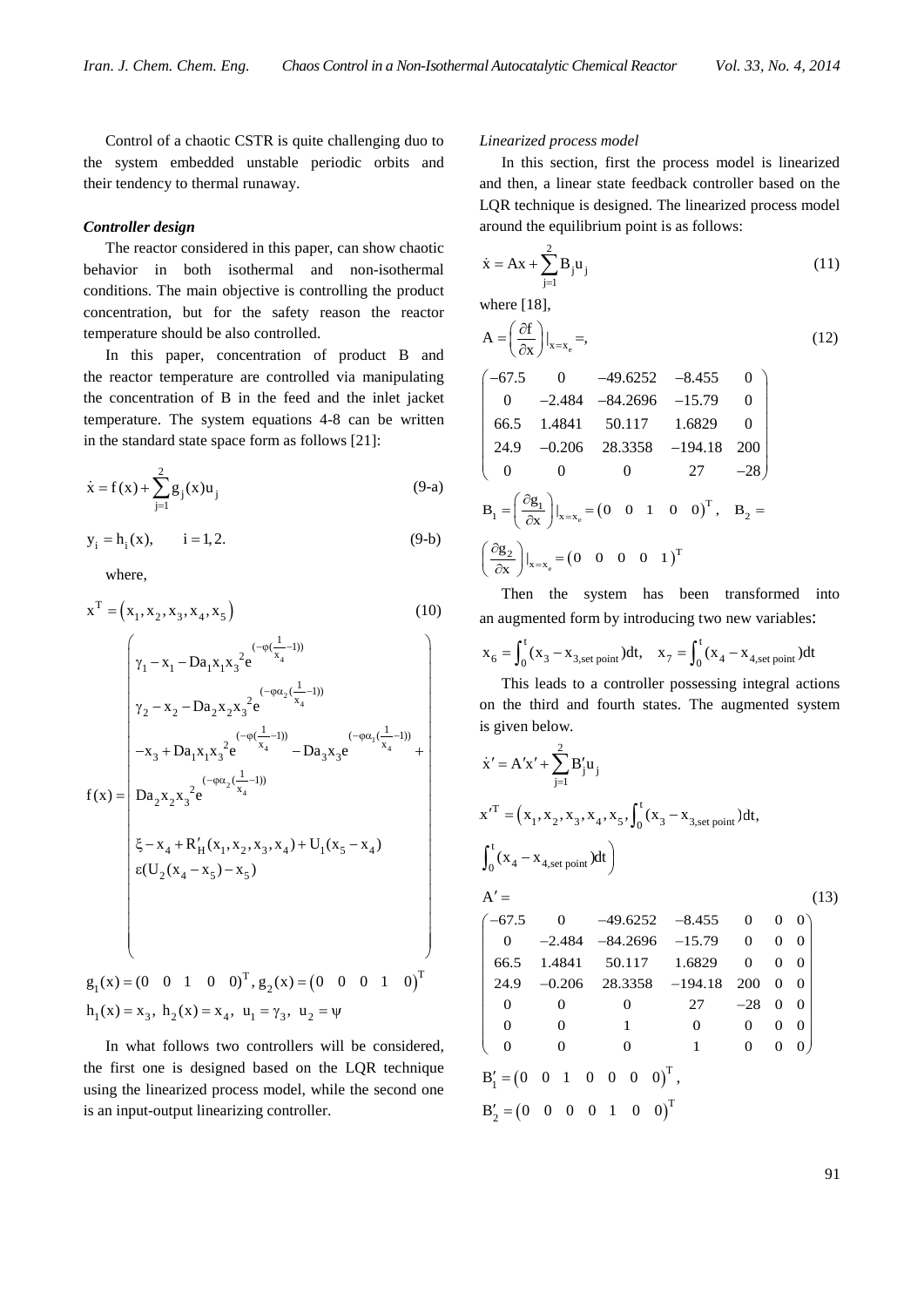State feedback gain calculation has been performed using the Riccati equation based on a LQR problem. For this purpose the following objective function has been considered:

$$
\mathbf{J} = \int_0^\infty (\mathbf{x'}^{\mathrm{T}} \mathbf{R}_{\mathbf{x}} \mathbf{x'} + \mathbf{u}^{\mathrm{T}} \mathbf{R}_{\mathbf{u}} \mathbf{u}) \mathrm{d}t \tag{14}
$$

Where  $R_x$  is a positive semi-definite matrix and  $R_u$ is a positive definite matrix. The optimal input is  $u = -R_u^{-1}B^{\prime T}P^{\prime}x^{\prime}$ , where P' is evaluated via Eq.(15), called the Riccati equation.

$$
A'^{T}P' + P'A' - P'B'B'^{T}P' + R_{x} = 0
$$
\n(15)

## *Global linearizing control*

In this section, an MIMO (Multi-Input Multi-Output) controller based on input-output linearization technique is designed. Design of feedback linearizing controller and nonlinear inversion for MIMO systems can be found in [23,24].

The zero dynamics of the considered system is stable. For such a system the non-singularity of the characteristic matrix and existence of finite relative order for each output are sufficient conditions for input/output linearization to be achievable through static state feedback. Based on the model provided by Eq.(10), the relative orders of this system are obtained as follows:  $L_{g_1} h_1(x) = 1$ ,  $L_{g_2} h_2(x) = 0$ 

$$
L_{f}h_{2}(x) = \zeta - x_{4} + BDa_{1}x_{1}x_{3}^{2}e^{\frac{(-\phi)}{x_{4}}} + \beta_{1}BDa_{3}x_{3}e^{\frac{(-\phi\alpha_{1})}{x_{4}}} + \beta_{2}BDa_{2}x_{2}x_{3}^{2}e^{\frac{(-\phi\alpha_{2})}{x_{4}}} + U_{1}(x_{5} - x_{4})
$$
  

$$
L_{g_{2}}L_{f}h_{2}(x) = U_{1}
$$

Where  $L_{gi}$ , and  $L_f$  are the Lie derivatives with respect to gi and f functions, respectively. Therefore, for this system relative orders are as follows:

$$
r_1 = 1, r_2 = 2 \tag{16}
$$

Moreover, the characteristic matrix, which is defined below, is nonsingular.

$$
C(x) = \begin{pmatrix} L_{g_1}h_1(x) & L_{g_2}h_1(x) \\ L_{g_1}L_fh_2(x) & L_{g_2}L_fh_2(x) \end{pmatrix} = (17)
$$
  

$$
\begin{pmatrix} 1 & 0 \\ L_{g_1}L_fh_2(x) & U_1 \end{pmatrix}, \quad \det(C(x)) \neq 0
$$

To determine the zero dynamics, the original system can be transformed into a normal form using transformation matrix given by Eq.(18).

$$
\zeta = \begin{pmatrix} \zeta_1^{(0)} \\ \zeta_2^{(0)} \\ \zeta_1^{(1)} \\ \zeta_1^{(2)} \\ \zeta_2^{(2)} \end{pmatrix} = \begin{pmatrix} t_1(x) \\ t_2(x) \\ h_1(x) \\ h_2(x) \\ \zeta_2(x) \end{pmatrix} = \begin{pmatrix} x_1 \\ x_2 \\ x_3 \\ x_4 \\ L_f h_2(x) \end{pmatrix}
$$
(18)

In the above equation,  $t_1(x)$  and  $t_2(x)$  are scalar fields such that the scalar fields  $t_1(x)$ ,  $t_2(x)$ ,  $h_1(x)$ ,  $h_2(x)$ ,  $L_f h_2(x)$ are linearly independent and an obvious choice for these two scalar fields is  $t_1(x)=x_1$ ,  $t_2(x)=x_2$ . Variables of Eq.(18) makes a normal form for the system described by Eq.(10). Its first two states denoted by superscript  $(0)$ , form a nonlinear subsystem which will be associated with the zero dynamics of the main system. Other states denoted by superscripts (1) and (2), constitute two other subsystems of Eq. (10). Indeed Eq. (10) can be represented in the normal form using the state variables defined by Eq. (18). For the nonlinear system of Eq.(10), the unforced zero dynamics is given in Eq.(19).

$$
\dot{\zeta}_1^{(0)} = \gamma_1 - \zeta_1^{(0)} - Da_1 \zeta_1^{(0)} (x_{3ss})^2 e^{-\phi(\frac{1}{x_{4ss}}-1)}
$$
\n
$$
\dot{\zeta}_2^{(0)} = \gamma_2 - \zeta_2^{(0)} - Da_2 \zeta_2^{(0)} (x_{3ss})^2 e^{-\phi\alpha_2(\frac{1}{x_{4ss}}-1)}
$$
\n(19)

For stability analysis, local results can be obtained through checking the eigenvalues of the linear approximation of the unforced zero dynamics of Eq.(19), around the equilibrium point. Owing to negative eigenvalues which are {-67.6051, -2.4864}, the closed loop system is locally internally stable and the input/output linearization technique can be applied for tracking control. The control law of Eq.(20) leads to a linear closed loop input/output system.

$$
\begin{pmatrix}\n\mathbf{u}_{1} \\
\mathbf{u}_{2}\n\end{pmatrix} = \begin{pmatrix}\n\beta_{11}L_{g_{1}}h_{1}(x) & \beta_{11}L_{g_{2}}h_{1}(x) \\
\beta_{22}L_{g_{1}}L_{f}h_{2}(x) & \beta_{22}L_{g_{2}}L_{f}h_{2}(x)\n\end{pmatrix}^{-1} \times (20)
$$
\n
$$
\begin{bmatrix}\n\mathbf{u}_{1} \\
\mathbf{v}_{2}\n\end{bmatrix} - \begin{pmatrix}\n\beta_{10}h_{1}(x) + \beta_{11}L_{f}h_{1}(x) \\
\beta_{20}h_{2}(x) + \beta_{21}L_{f}h_{2}(x) + \beta_{22}L_{f}^{2}h_{2}(x)\n\end{bmatrix}
$$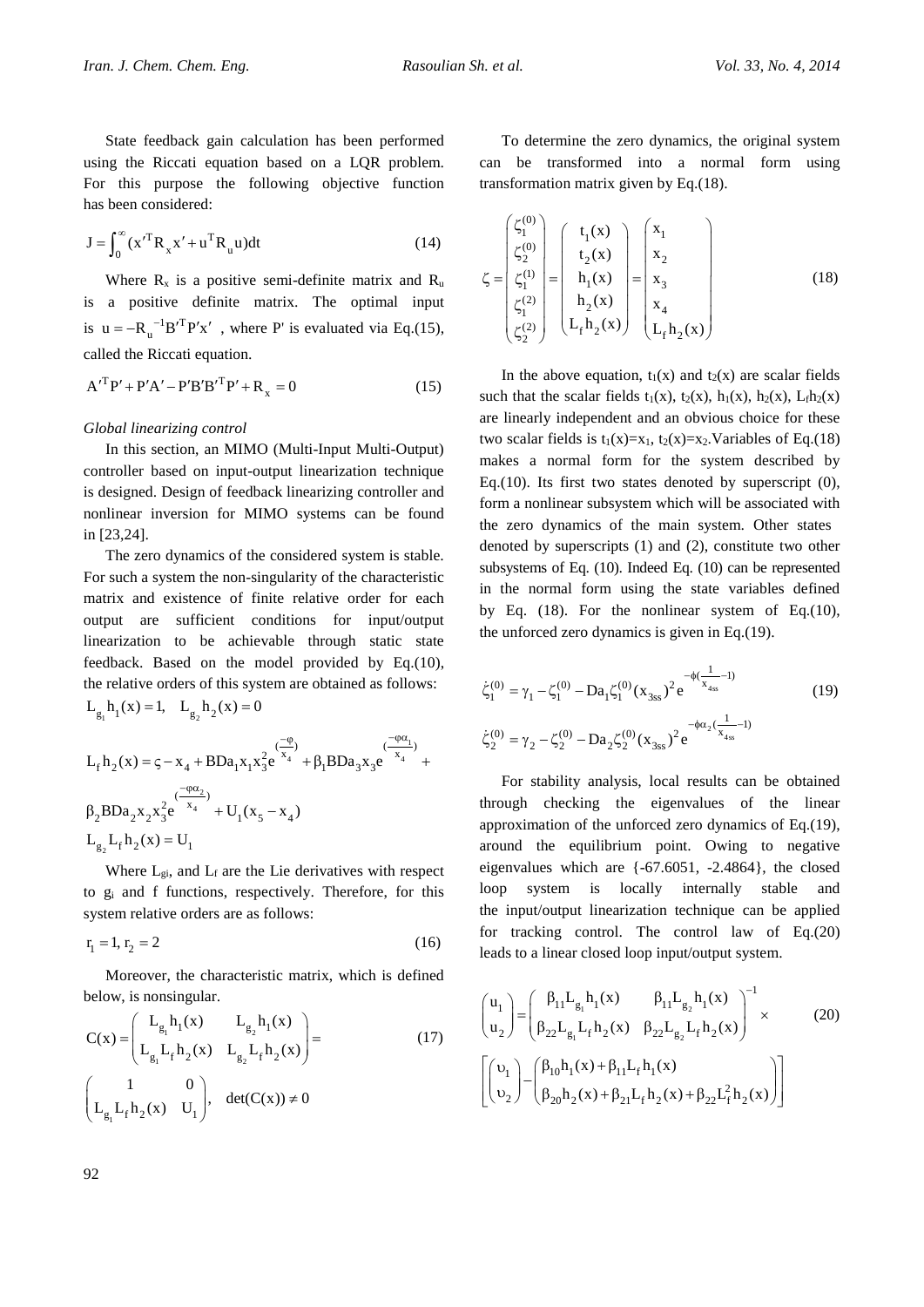

*Fig. 1: Block diagram for the control scheme based on I/O linearization.*

In Eq.(20)  $\beta_{ik}$ 's are scalar tuning parameters. Dynamics of the resulting  $v - y$  system, after applying the above mentioned controller is described by Eq.(21).

$$
\beta_{10}y_1 + \beta_{11}\frac{dy_1}{dt} = v_1
$$
\n
$$
\beta_{20}y_2 + \beta_{21}\frac{dy_2}{dt} + \beta_{22}\frac{d^2y_2}{dt^2} = v_2
$$
\n(21)

Where  $v_1$  and  $v_2$  are determined such that the linearized input/output dynamics of Eq. (21) shows the desired behavior for the output states  $y_1$  and  $y_2$ . For the linearized system, two PI controllers are used to generate  $v_1$  and  $v_2$  signals. The block diagram illustrating I/O linearizing control scheme is presented in Fig. 1.

#### *Observer design*

From the practical point of view, in most applications all the system states are not available but on the other hand for applying the state feedback controller, the system states are required. Therefore, using an observer for estimating the unavailable states is unavoidable. For this reactor, it is assumed that only the reactor temperature is available and other states are estimated using an observer. The Thau observer can be used for this purpose.

To perform the estimation, a nonlinear full order observer is used. Consider the following system,

$$
\dot{\hat{x}} = f(\hat{x}) + Bu + K(Y - \hat{Y})
$$
\n(22-a)

$$
\hat{Y} = C\hat{x}
$$
 (22b)

Where f is given by Eq.  $(10)$  and K is the observer gain which can be obtained by the method presented in [21]. The local asymptotic stability of the above observer can be established as shown in [21, 25].

In presence of unmeasured disturbances, the above mentioned observer can be extended to estimate the disturbances together with the state estimates. To accomplish this, the modeled disturbance is appended as augmented state to the original system model. If  $\gamma_1$ is considered as the common disturbance acting on the process, then the following observer is obtained:

$$
\dot{\hat{X}}_{a} = f_{a}(\hat{X}_{a}) + B_{a}u + K_{a}(Y - \hat{Y})
$$
\n(23-a)

 $\hat{Y} = C_a \hat{x}_a$  (23-b)

where,

$$
\hat{x}_a^T = (x_1, x_2, x_3, x_4, x_5, \gamma_1)
$$
  
\n
$$
f_a(\hat{x}_a) = \begin{pmatrix} f(\hat{x}) \\ 0 \end{pmatrix}
$$
  
\n
$$
B_a = \begin{pmatrix} B \\ 0 \end{pmatrix}
$$
  
\n
$$
C_a = (000100)
$$

# *Simulation results*

In this section, simulation results are presented with systems initial condition  $[x_{10}, x_{20}, x_{30}, x_{40}, x_{50}]^{T} =$  $[0.03, 1.8, 0.05, 1.1, 1.1]$ <sup>T</sup>. From the practical standpoint, limitations on controller actions must be taken into account, hence in simulation, input saturation has been considered. It is assumed that the jacket inlet temperature can be changed between 95% and 120% of reference temperature, and B concentration in feed can be changed between 0 and 300% of reference concentration.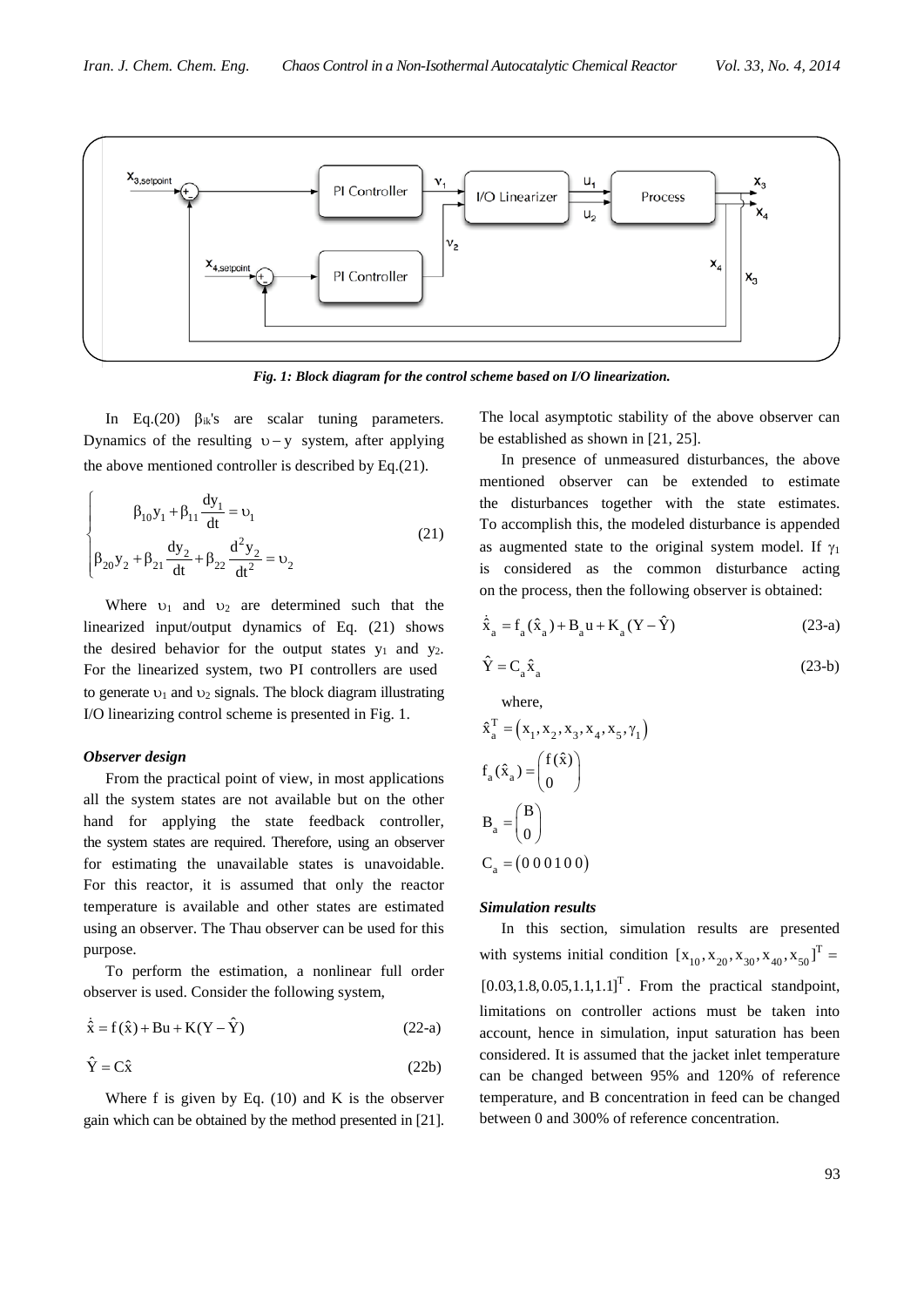

*Table 1: Controller design parameters for I/O linearization approach.*

*Fig. 2: Set point trajectory and closed loop response of (a) x3 and (b) x4 .*

For the linearized model, the design weight matrices were chosen as follows:

For the state feedback strategy the weights are chosen as  $R_y = diag[10 \ 10 \ 50000 \ 5000 \ 10 \ 50000 \ 5000]$ ,  $R_n = I_2$ , where  $I_k$  is a k×k identity matrix, and "*diag*" means diagonal matrix. The genetic algorithm (GA) is applied for tuning the PI controllers for I/O linearization method. For this purpose the MATLAB toolbox for GA is used to minimize the following objective function:

objective function = 
$$
\int_0^t \left| x_3 - x_{3,\text{set point}} \right| dt +
$$
  
 $\int_0^t \left| x_4 - x_{4,\text{set point}} \right| dt$ 

Size of the population is chosen to be 100 double vectors which results in faster convergence to the global optimum. The GA converged after 87 generations and consequently the parameters obtained in this generation are used for PI controllers. The crossover and mutation methods are chosen to be scattered and adaptive feasible, respectively. The design parameters of I/O linearization method are given in Table 1.

To illustrate the effectiveness of the proposed controllers, first it is assumed that states are available. The equilibrium point is regarded as the set point. In order to evaluate the performance of the proposed controllers in set point tracking, step changes are applied to set points as shown in Fig. 2.

As can be seen, the desired trajectories are almost better followed by I/O linearization controller. The robustness of the proposed controllers for load rejection is investigated by varying  $\gamma_1$  to 1.1, 1.5, 1.7 at  $\tau$  = 200, 250, 300, respectively. As shown in Fig. 2, the controller based on I/O linearization is not quite as effective in load rejection as the state feedback controller due to its sensitivity with respect to load, however the steady state errors for both controllers are zero. The corresponding control actions are shown in Fig. 3.

In practice, measurement of concentration and generally the whole states simultaneously is difficult and consequently an observer should be used to estimate the states. According to availability of reactor temperature and observability of the system, a Thau observer has been designed based on Eq.(32). The states and feed composition initial conditions for observer were set to:  $\begin{bmatrix} \hat{x}_{10}, \hat{x}_{20}, \hat{x}_{30}, \hat{x}_{40}, \hat{x}_{50}, \hat{\gamma}_{10} \end{bmatrix}^T = [0.05, 1.9, 0.03, 1, 1, 1.5]^T.$ The observer gain, K, has been determined using the Riccati equation with the following weights:

 $R_v = diag[100 100 1000 1000 100 100]$ ,  $R_u = 1$ .

The performances of both schemes including observer dynamics have been tested. As depicted in Fig. 4, the scheme based on I/O linearization operates quite well in set point tracking, but in load rejection the linear state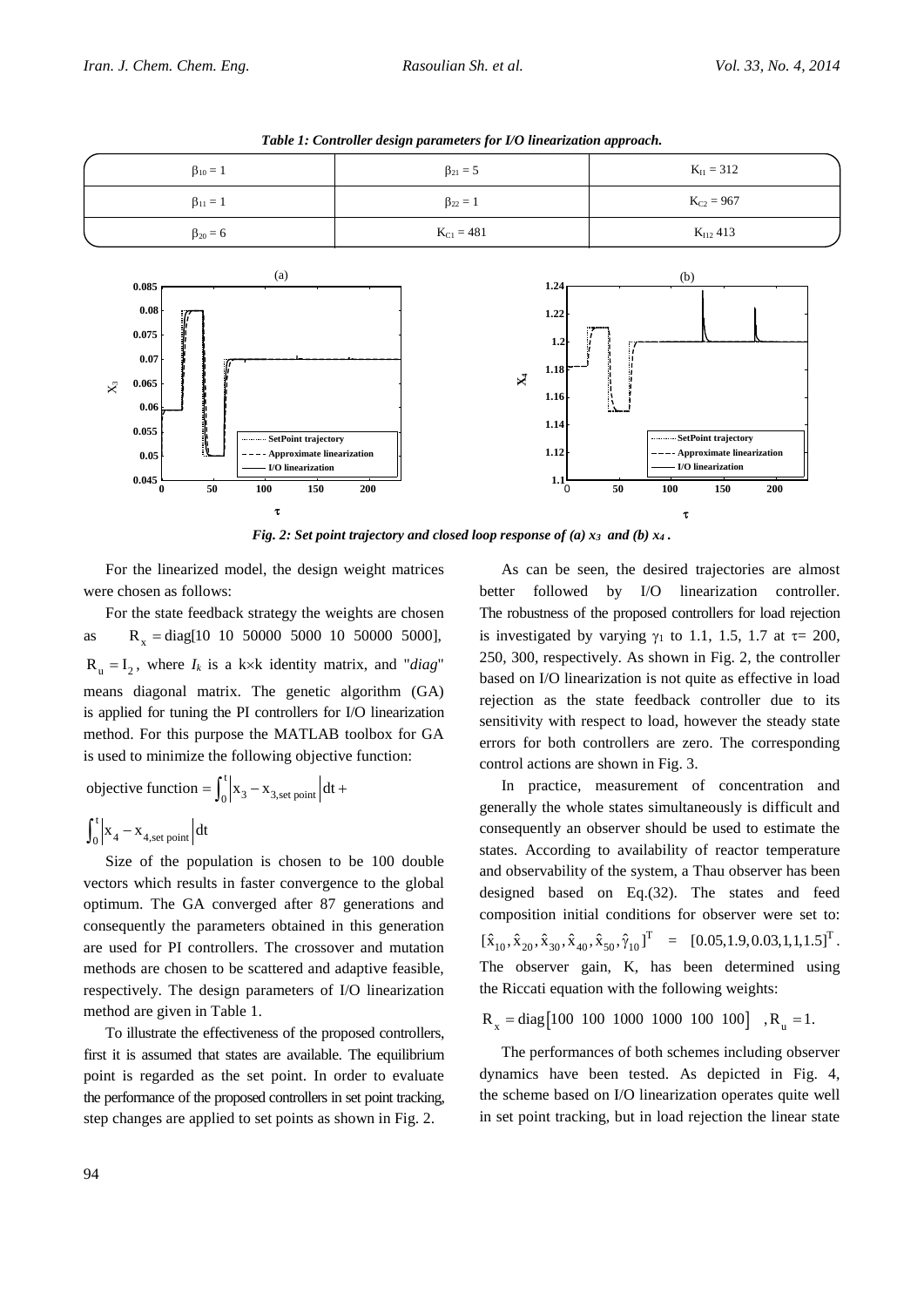

*Fig. 3: Control actions (a) dimensionless B concentration in feed (b) dimensionless jacket inlet temperature.*



*Fig. 4: Set point trajectory and closed loop response using observer(a) x3 and (b) x4 .*



*Fig. 5: Control actions (a) dimensionless B concentration in feed (b) dimensionless jacket inlet temperature.*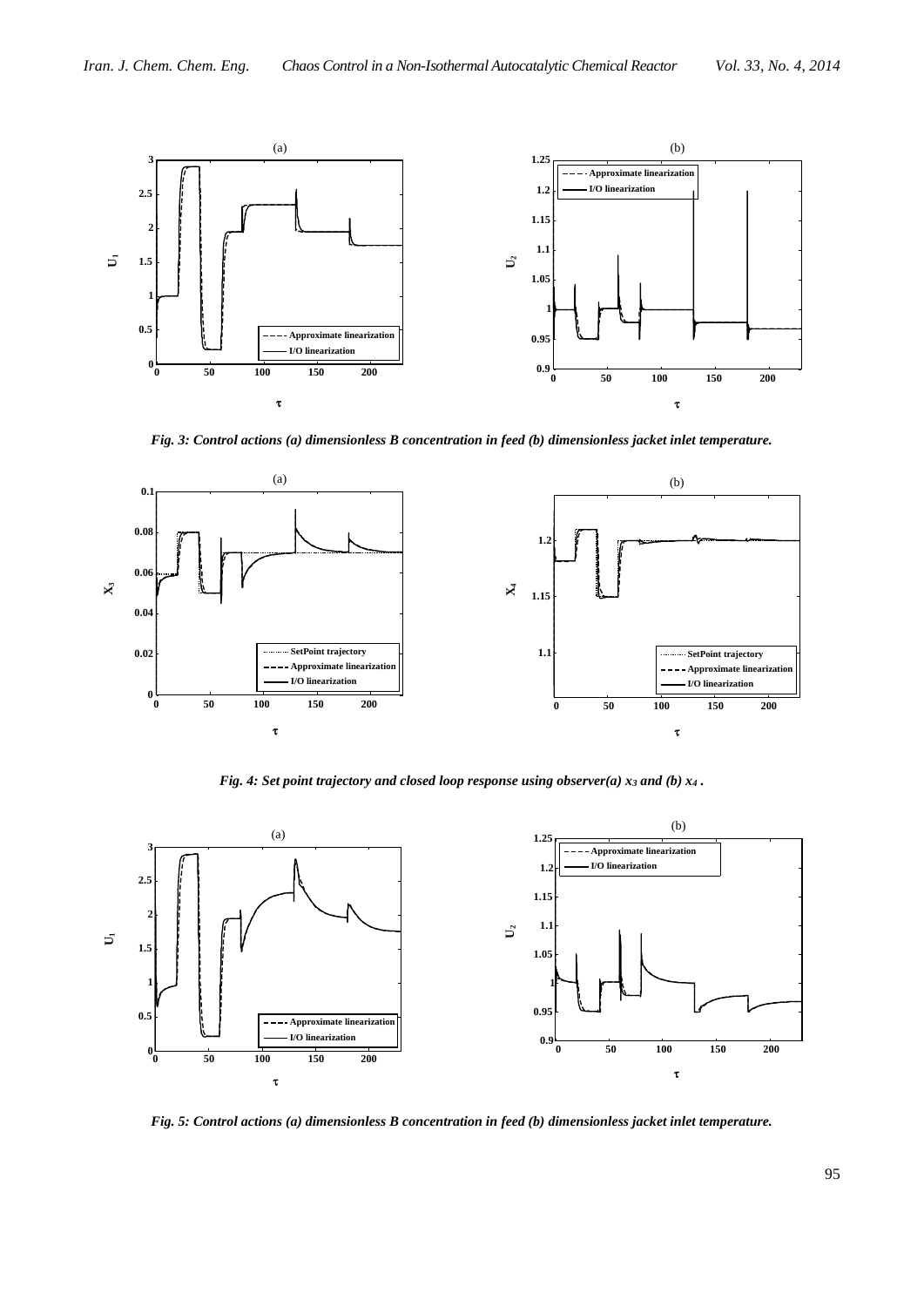

*Fig. 6: Estimation error of (a) x3 (b) feed composition.*

feedback has a slightly better performance. The corresponding control actions are shown in Fig. 5. Fig. 6 shows the estimation error of the third state and the estimation error of the feed composition, respectively.

# **CONCLUSIONS**

In this paper, a non-isothermal CSTR with chaotic behavior was studied. To control the reactor temperature and desired product concentration, two MIMO state feedback controllers were proposed. The first one is the state feedback controller designed based on the linearized model and the second one is designed based on the exact I/O linearization method. Furthermore, a nonlinear full order observer is used to estimate the states. Simulation results indicate that the performances of both schemes are almost the same in set point tracking but the state feedback controller is not sensitive to disturbance while the controller based on I/O linearization is sensitive to load and consequently cannot reject the load as good as the former controller. Therefore it can be concluded that in overall the state feedback controller is more robust in load rejection and has a slightly better performance.

*Received : Apr. 20, 2013 ; Accepted : June 10, 2014*

#### **REFERENCES**

[1] Gray P., Scott S.K., [Autocatalytic Reactions in the](http://www.sciencedirect.com/science/article/pii/0009250984870177)  [Isothermal Continuous Stirred Tank Reactor,](http://www.sciencedirect.com/science/article/pii/0009250984870177)  [Oscillations and Instabilities in the System A+2B-](http://www.sciencedirect.com/science/article/pii/0009250984870177) [>3B; B->C,](http://www.sciencedirect.com/science/article/pii/0009250984870177) *Chemical Engineering Science*, **39**: 1087-1097 (1984).

- [2] Gray P., Scott S.K., [Autocatalytic Reactions in the](http://www.sciencedirect.com/science/article/pii/0009250983801328)  [Isothermal, Continuous Stirred Tank Reactor, Isolas](http://www.sciencedirect.com/science/article/pii/0009250983801328)  [and other Forms of Multistability,](http://www.sciencedirect.com/science/article/pii/0009250983801328) *Chemical Engineering Science,* **38**: 29-43(1983).
- [3] Peng B., Scott D.K., Showalter K., [Period Doubling](http://pubs.acs.org/doi/abs/10.1021/j100376a014)  [and Chaos in a Three Variable Autocatalator,](http://pubs.acs.org/doi/abs/10.1021/j100376a014) *Journal of Physical Chemistry*, **94**: 5243-5246 (1990).
- [4] Lynch D.T., Rogers T.D., Wanke S.E., [Chaos in a](http://www.sciencedirect.com/science/article/pii/0270025582900161)  [Continuous Stirred Tank Reactor,](http://www.sciencedirect.com/science/article/pii/0270025582900161) *Mathematical Modelling*, **3**: 103-116 (1982).
- [5] Lynch D.T., [Chaotic Behavior of Reaction Systems:](http://www.sciencedirect.com/science/article/pii/0009250993800855)  [Consecutive Quadratic/Cubic Autocatalysis via](http://www.sciencedirect.com/science/article/pii/0009250993800855)  [Intermediates,](http://www.sciencedirect.com/science/article/pii/0009250993800855) *Chemical Engineering Science,* **48**: 2103-2108 (1993).
- [6] Lynch D.T., [Chaotic Behavior of Reaction Systems:](http://www.sciencedirect.com/science/article/pii/000925099285121Q)  [Mixed Cubic and Quadratic Autocatalators,](http://www.sciencedirect.com/science/article/pii/000925099285121Q) *Chemical Engineering Science,* **47**: 4435-4444 (1992).
- [7] Lynch D.T., [Chaotic Behavior of Reaction Systems:](http://www.sciencedirect.com/science/article/pii/0009250992800258)  [Parallel Cubic Autocatalators,](http://www.sciencedirect.com/science/article/pii/0009250992800258) *Chemical Engineering Science,* **47**: 347-355 (1992).
- [8] Ajbar A., [Stabilization of Chaotic Behavior in a Two](http://www.sciencedirect.com/science/article/pii/S0960077900000540)  [Phase Autocatalytic Reactor,](http://www.sciencedirect.com/science/article/pii/S0960077900000540) *Chaos, Solitons & Fractals,***12**: 903-918 (2001).
- [9] Cordonier G.A., Schmidt L.D., Aris R., [Forced](http://www.sciencedirect.com/science/article/pii/000925099087045T)  [Oscillations of Chemical Reactors with Multiple](http://www.sciencedirect.com/science/article/pii/000925099087045T)  [Steady States,](http://www.sciencedirect.com/science/article/pii/000925099087045T) *Chemical Engineering Science ,***45**: 1659-1675 (1990).